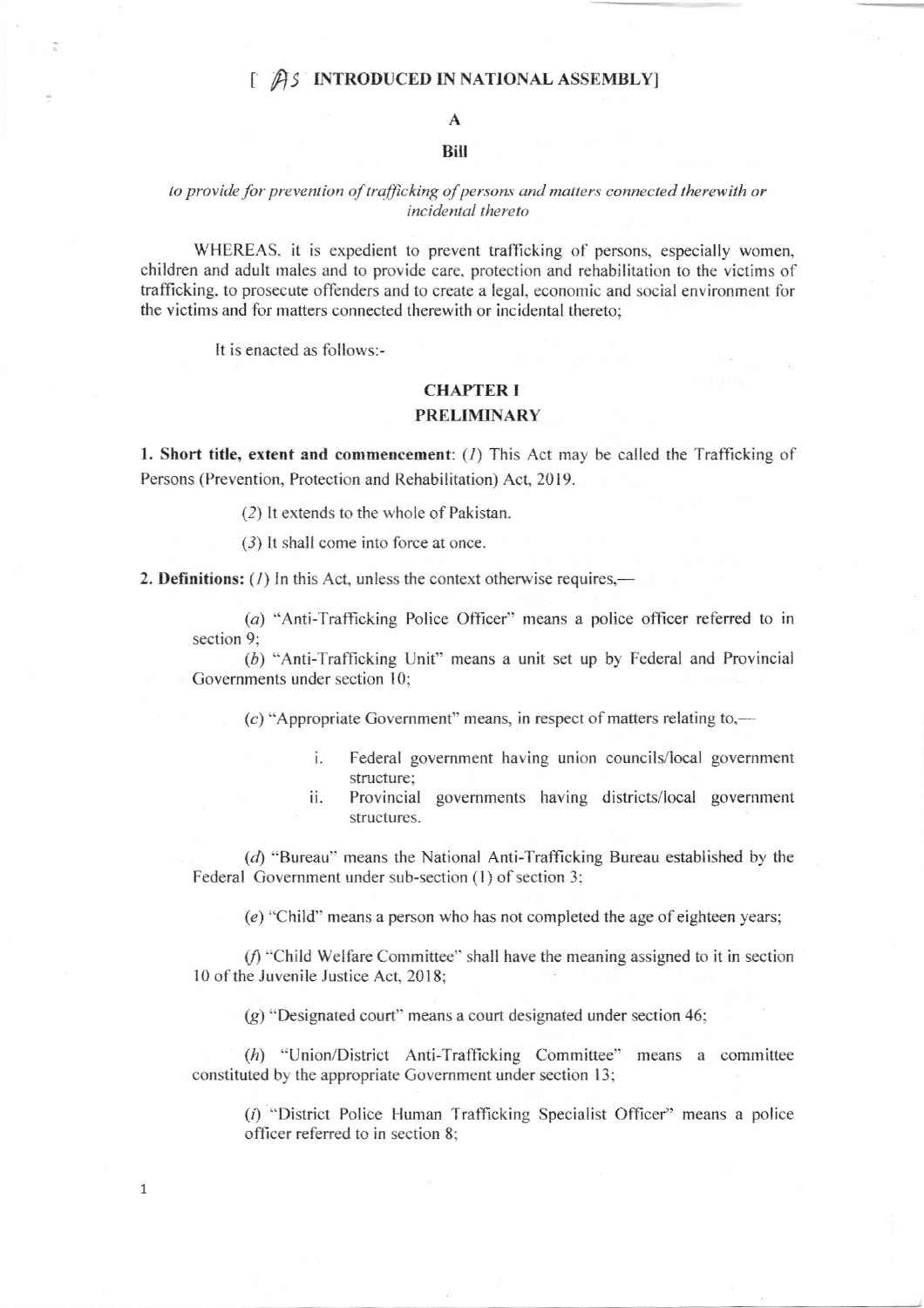f) "Magistrate" means a District Magistrate or Additional District Magistrate or a Sub-Divisional Magistrate;

 $(k)$  "Narcotic drugs" and "psychotropic substances" shall have the meanings, respectively assigned to them in the Control of Narcotic Substances Act, 1997;

 $(I)$  "National Anti-Trafficking Relief and Rehabilitation Committee" means a committee established by the Federal Government under sub-section (1) of section 11;

(m) "Notification" means a notification published in the Official Gazette and the term notify shall be construed accordingly;

(n) "Premises" means any building, conveyance, land, location, place, structure or any part thereof and includes any source, transit or destination of trafficking;

 $(a)$  "Prescribed" means prescribed by rules made by the appropriate Government under this Act:

(p) "Protection Home" means the Protection Home refered to in sub-section (1) of section 21;

(q) "Rehabilitation" means all measures and processes of physical, psychological and social well-being of a person who is trafficked and includes access to education, skill development, health care including psychological and physiological support, medical services, economic empowerment, legal aid and assistance, safe and secure accommodation;

 $(r)$  "Rehabilitation Fund" means the fund established under sub-section (1) of section 30;

(s) "Rehabilitation Home" means the Rehabilitation Home, referred to in subsection  $(1)$  of section 22;

(t) "Provincial Human Trafficking Specialist Officer" means an officer appointed by the Provincial Government under sub-section  $(1)$  of section 6;

 $(u)$  "Federal/Provincial Anti-Trafficking Committee" means a Committee established by the appropriate Government under sub-section (1) of section 12;

(v) "Provincial Police Human Trafficking Specialist Officer" means a police officer appointed by the Provincial Government under sub-section  $(1)$  of section  $(7)$ ;

 $(w)$  "Trafficking of person" (a) "Trafficking in persons" shall mean the recruitment, transportation, transfer, harboring or receipt of persons, by means of the fhreat or use of force or other forms of coercion. abduction, fraud, deception, abu se of power or of a position of vulnerability or of the giving or receiving of payments or benefits to achieve the consent of a person having control over another person, for the purpose of exploitation. Exploitation shall include, at a minimum, the exploitation of the prostitution of others or other forms of sexual exploitation, forced labour or services, slavery or practices similar to slavery, servitude or the removal of organs;